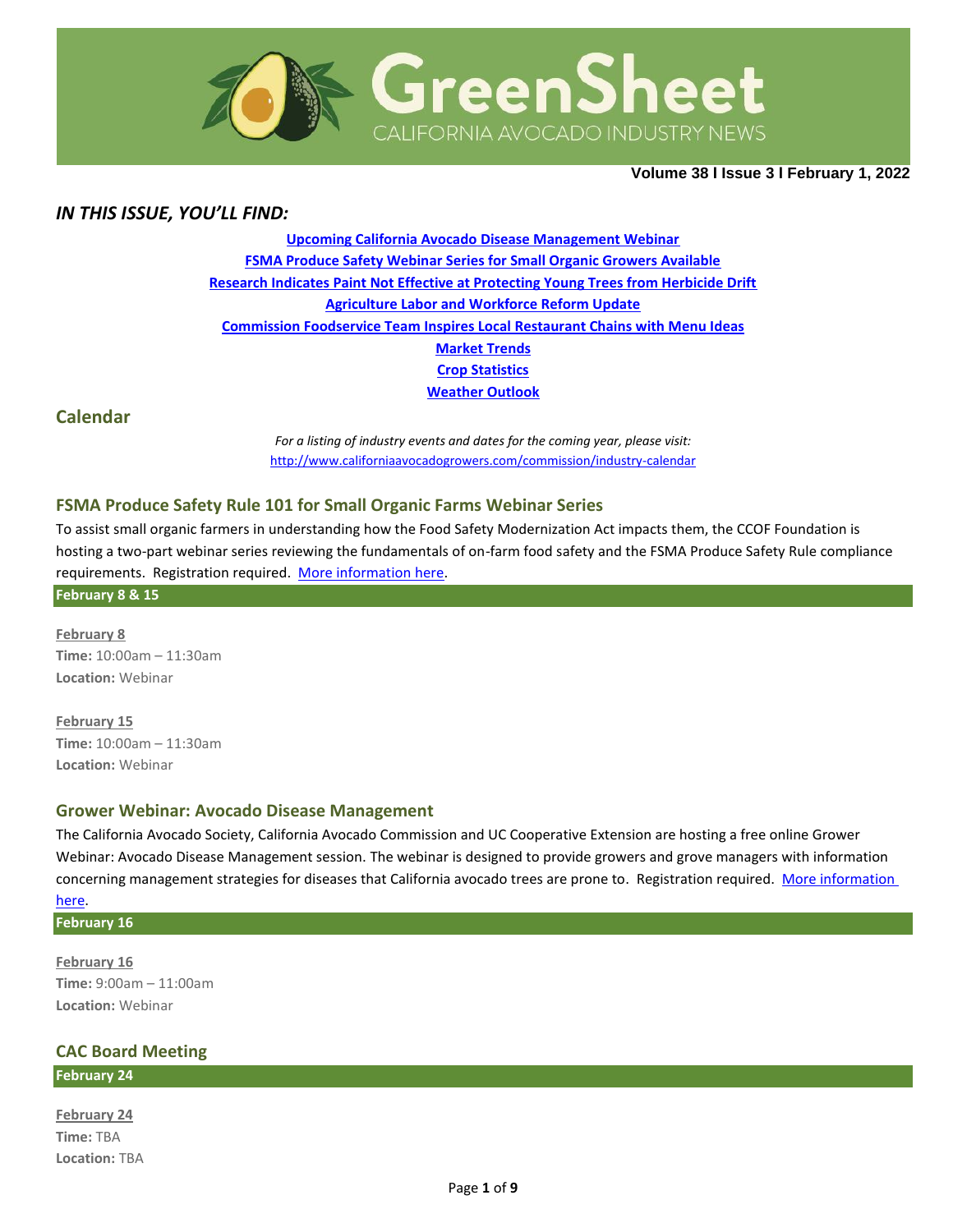## <span id="page-1-0"></span>**Upcoming California Avocado Disease Management Webinar**

The California Avocado Society, California Avocado Commission and UC Cooperative Extension are hosting a free online Grower Webinar: Avocado Disease Management session on Wednesday, February 16 from 9:00 a.m. – 11:00 a.m.

The webinar is designed to provide growers and grove managers with information concerning management strategies for diseases that California avocado trees are prone to. The online seminar will cover:

- Approaches to combating avocado root rot, including pesticide management
- The availability of a new chemical to manage Phytophthora
- Other chemical and horticultural practices related to disease management in California avocado groves

The presenters include Dr. Ben Faber, Crops Advisor for the UC Cooperative Extension, and Dakota Camino, PCA with Syngenta.

The Commission will provide registration information for this session as it becomes available.

## <span id="page-1-1"></span>**FSMA Produce Safety Webinar Series for Small Organic Growers Available**

To assist small organic farmers in understanding how the Food Safety Modernization Act impacts them, the CCOF Foundation is hosting a two-part webinar series reviewing the fundamentals of on-farm food safety and the FSMA Produce Safety Rule compliance requirements.

The first online session will take place February 8 from 10:00 a.m. – 11:30 a.m. This session will:

- Provide an overview of the FSMA Produce Safety Rule as it pertains to small farms
- Discuss what documents are necessary to demonstrate exemption from the rule
- Review soil amendments, worker health and hygiene, wildlife and domestic animal topics as they are related to the Produce Safety Rule

The second session will take place February 15 from 10:00 a.m. – 11:30 a.m. and will include:

- A continued review of the Produce Safety Rule
- A discussion concerning agricultural water quality and usage
- Safe post-harvest handling
- How to develop a food safety plan

If you are unable to attend both sessions, registrants will have access to recordings of the webinars after the event, as well as a PDF of the presentations.

[Registration for the FSMA Produce Safety Rule 101 for Small Organic Farms webinar series is available online.](https://ccof.zoom.us/webinar/register/WN_F9W8TzbySreirbVgXLZKUA)

### <span id="page-1-2"></span>**Research Indicates Paint Not Effective at Protecting Young Trees from Herbicide Drift**

While it is often common practice for fruit growers to apply white latex paint to the bottom 2 to 3 feet of young, newly planted trees in order to provide some protection from herbicide drift, researchers note there is little evidence to prove this practice is effective.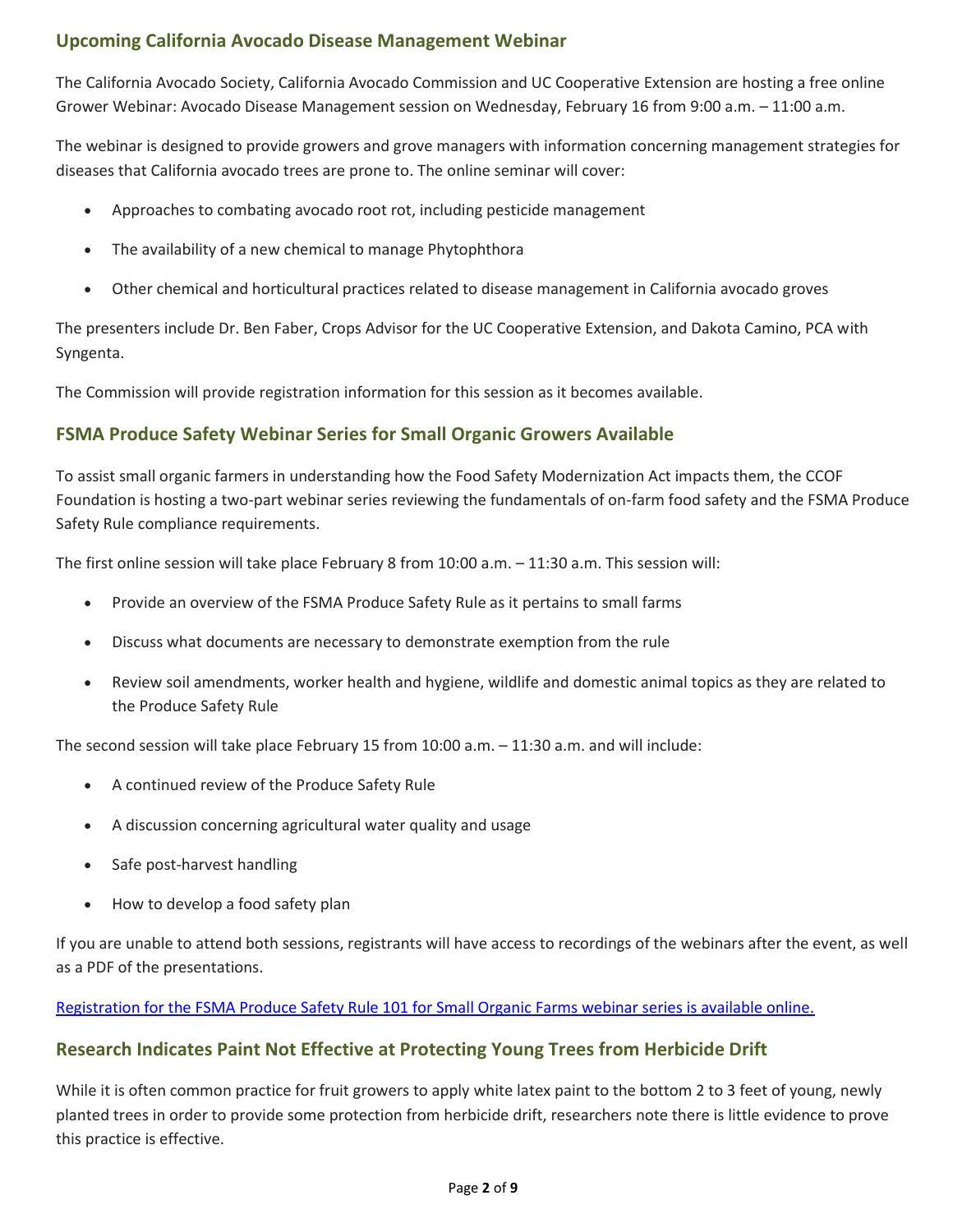A [recent blog post by Dr. Ben Faber summarized the findings of a California field experiment](https://ucanr.edu/blogs/blogcore/postdetail.cfm?postnum=51228) conducted in 2017 that measured the impact of latex paint in preventing herbicide injury on young almond trees. The block of trees consisted of greenhouse-grown trees in cartons. Nine weeks prior to the herbicide applications, the cartons were removed for trees in the "no paint" and "old paint" sections so their bark could harden off. Two days prior to applying the herbicide, the cartons were removed for the "new paint" trees and then the trees were painted.

According to the researchers:

- The paint did not provide significant protection from glyphosate or glufosinate.
- Tree stress caused by trunk-applied herbicides was lowest in trees with no paint, suggesting that allowing the bark to harden on young trees is an important means of protecting them from herbicide drift.
- In most treatment combinations, old and new paint applications did not reduce tree stress as effectively as allowing the bark to harden on trees nine weeks prior to application.
- The most effective means of protecting trunks was installing a carton. However, it is important to remember that once the carton is removed (as the tree matures), there may be green bark present which would be vulnerable to herbicides.

# <span id="page-2-0"></span>**Agriculture Labor and Workforce Reform Update**

Since 2019, the California Avocado Commission has worked with Congressional members, the Agriculture Coalition for Immigration Reform and other agricultural leaders and organizations to voice support for the Farm Workforce Modernization Act. The FWMA House bill was passed with bipartisan support in November 2019 and again in March 2021. During the summer of 2021, Senator Mike Crapo (R-ID) and Senator Michael Bennet (D-CO) led discussions concerning a Senate version of the FMWA. Those discussions were paused as the Senate engaged in efforts to pass the legislation via the budget reconciliation process. By the end of 2021, the Senate's efforts to move "immigration via reconciliation" forward were rejected three times by the Senate parliamentarian. Further, the Build Back Better Act, which allocated funds for immigration reform and protections for farm workers, faltered after Senator Joe Manchin (D-WV) announced he could not support the BBB Act.

Currently, the fate of BBB is uncertain and its unclear whether new versions of the Act will contain significant immigration reform. Observers note the most likely path forward for meaningful immigration reform may be a bipartisan agreement on a package that can secure the 60+ votes needed to pass in the Senate.

While agriculture reforms remain a fairly popular component of a potential package and Senators Crapo and Bennet are interesting in furthering dialogue concerning a Senate version of FWMA, members of the Hill have noted they "aren't hearing much from our constituents on the ag labor situation." This year the agriculture industry faces pending H-2A wage rule changes that will not be favorable for growers, a potential jump in Adverse Effect Wage Rates due to the labor market and supply chain challenges, and continued challenges in securing a reliable workforce. In light of this, members of the agriculture industry are encourage to redouble their efforts to communicate with their elected leaders, especially their U.S. Senators, concerning the labor force challenges they face and the urgent need for action on reform.

# <span id="page-2-1"></span>**Commission Foodservice Team Inspires Local Restaurant Chains with Menu Ideas**

The California Avocado Commission's menu ideation sessions with chain culinary research and development teams play a critical role in demonstrating how the fruit can add California flair to existing chain menus with inspirational and easy-toprepare menu concepts. On October 28, the Commission's foodservice team held an in-person menu ideation session with Urban Plates' culinary team and secured a commitment to launch new California avocado menu items in 2022.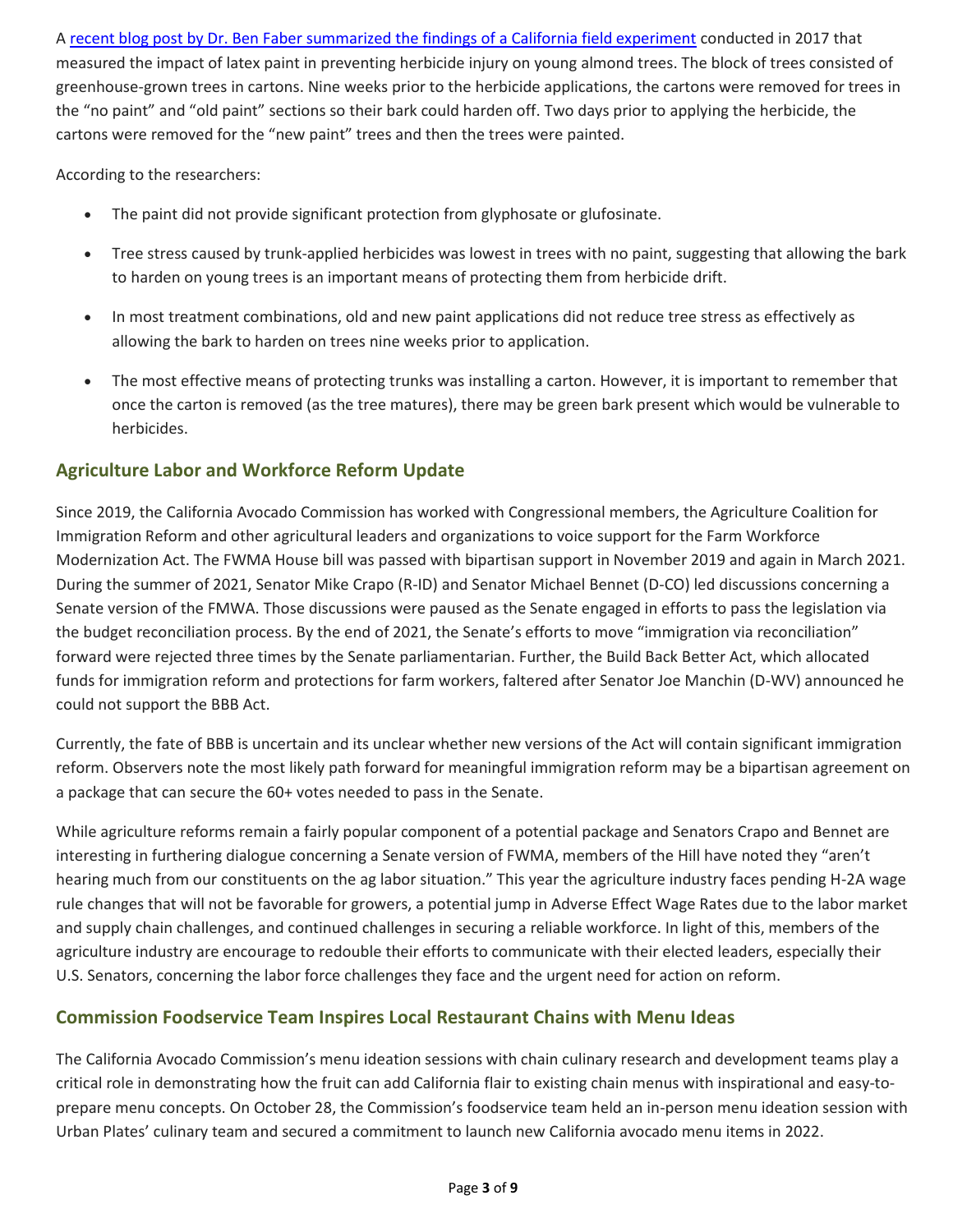Urban Plates is a Southern California-based chain that has adopted a contemporary restaurant concept in which the freshness and variety of food marketplace offerings is paired with fine-dining culinary integrity. The chain features madefrom-scratch dishes that are nourishing and make diners feel good. Because Urban Plates' fundamental philosophy is to invest in quality food through thoughtful sourcing, the chain is a well-suited match for the premium fruit produced by California avocado growers.

The Commission's foodservice team first met with Urban Plates' decision makers at the Produce Marketing Association Foodservice Expo held July 22, 2021. During a one-on-one session, the CAC team discussed Commission resources available to the chain, including menu ideation and promotional support, setting the stage for a future meeting between CAC and the chain's decision makers.

At the menu ideation session, CAC presented nine concepts to Urban Plates' culinary team, including Chief Culinary Officer Jim Cannon, Culinary Manager Jackie Raye and Corporate Chef Joseph Noonan. Chef Noonan shadowed CAC Chef Jason Hernandez in the kitchen as they prepared the concepts together and adapted the ingredients and preparation techniques to fit Urban Plates' operational setup.

Urban Plates will launch new menu items featuring California avocados in 2022 based on the October menu ideation session. By partnering with culinary teams to develop new California avocado-centric menu items, the Commission reinforces its position as an added-value resource to operators while expanding use of fresh avocados in chain menu items. Ultimately, when consumers enjoy fresh California avocado menu items at their favorite restaurants they are exposed to new ways to enjoy the fruit and prepare it at home, building brand loyalty for California avocados and boosting awareness of the premium fruit.



*This Avocado Toast prepared Urban Plates' style features fresh vegetables, herbs, poached eggs and premium California avocados.*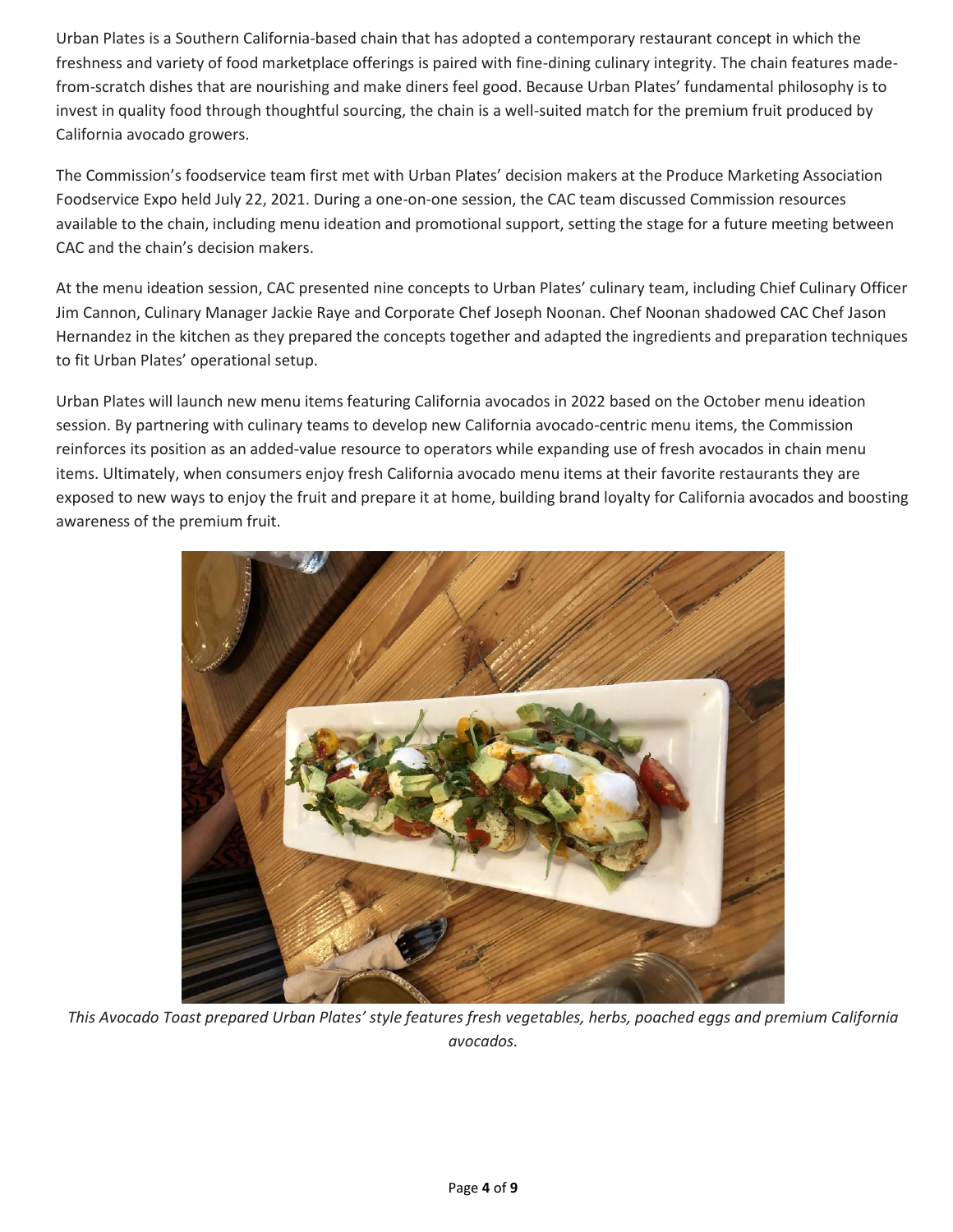## <span id="page-4-0"></span>**California Market Trends**

To view all market trend graphs, including "Weekly Volume Summary," "Weekly Avocado Prices" and "U.S. Avocado Supply," please visit[: http://www.californiaavocadogrowers.com/industry/market-statistics.](http://www.californiaavocadogrowers.com/industry/market-statistics)

|                                                                     | Conventional #1 | Organic #1                                  |  |  |  |
|---------------------------------------------------------------------|-----------------|---------------------------------------------|--|--|--|
| <b>California Hass</b>                                              |                 | (Field Price Per Lb)   (Field Price Per Lb) |  |  |  |
| #32's                                                               | $$2.00 - $2.10$ | $$2.26 - $2.32$                             |  |  |  |
| 36's                                                                | $$2.00 - $2.10$ | $$2.26 - $2.32$                             |  |  |  |
| 40's                                                                | $$1.94 - $2.05$ | $$2.26 - $2.32$                             |  |  |  |
| 48's                                                                | $$1.94 - $2.00$ | $$2.30 - $2.36$                             |  |  |  |
| 60's                                                                | $$1.64 - $1.75$ | $$2.10 - $2.16$                             |  |  |  |
| 70's                                                                | $$1.16 - $1.25$ | $$1.54 - $1.60$                             |  |  |  |
| 84's                                                                | $$0.70 - $0.76$ | $$0.80 - $0.86$                             |  |  |  |
| *To subscribe to the Weekly Newsline, please contact the California |                 |                                             |  |  |  |

California Avocado Society Weekly Newsline\* Avocado Prices – January 26, 2022

Avocado Society at (949) 940-8869 or www.CaliforniaAvocadoSociety.org.

California Avocado Commission Weekly Volume Summary (Pounds)

|                          | <b>WEEKLY VOLUME SUMMARY</b>        |                                     |                                     |                                     |  |
|--------------------------|-------------------------------------|-------------------------------------|-------------------------------------|-------------------------------------|--|
|                          | (Volume in Pounds)                  |                                     |                                     |                                     |  |
|                          | <b>Week Ending</b>                  |                                     | Season-to-Date                      |                                     |  |
|                          | 01/30/2022                          |                                     | since 11/01/2021                    |                                     |  |
|                          | (CA) Harvest /<br>(Import) Arrivals | Shipped by<br><b>AMRIC Handlers</b> | (CA) Harvest /<br>(Import) Arrivals | Shipped by<br><b>AMRIC Handlers</b> |  |
|                          | <b>California Detail</b>            |                                     |                                     |                                     |  |
| <b>HASS</b>              | 5,184,868                           | 1,022,239                           | 8,846,651                           | 1,387,321                           |  |
| <b>LAMB</b>              |                                     |                                     |                                     |                                     |  |
| <b>GEM</b>               |                                     |                                     |                                     |                                     |  |
| <b>OTHER</b>             | 18,400                              | 58,625                              | 194,850                             | 168,950                             |  |
| <b>CALIFORNIA TOTAL</b>  | 5,203,268                           | 1,080,864                           | 9,041,501                           | 1,556,271                           |  |
| <b>INDUSTRY ADJUSTED</b> | 5,306,965                           | 1,107,171                           | 9,218,434                           | 1,600,912                           |  |
|                          | <b>Imported Hass Detail</b>         |                                     |                                     |                                     |  |
| <b>MEXICO</b>            | 53,857,725                          | 31,650,766                          | 643,184,427                         | 391,954,158                         |  |
| <b>PERU</b>              |                                     |                                     |                                     | 772,362                             |  |
| <b>CHILE</b>             | 390,000                             | 202,225                             | 4,333,166                           | 5,971,205                           |  |
| <b>COLOMBIA</b>          | 150,000                             | 143,325                             | 1,990,000                           | 1,053,875                           |  |
| <b>NEW ZEALAND</b>       | 0                                   |                                     |                                     |                                     |  |
| <b>DOMINICAN</b>         | O                                   | 34,325                              | 940,000                             | 867,100                             |  |
| <b>IMPORT TOTAL</b>      | 54,397,725                          | 32,030,641                          | 650,447,593                         | 400,618,700                         |  |
|                          | <b>Other Detail</b>                 |                                     |                                     |                                     |  |
| <b>CA EXPORT</b>         | 0                                   | 8,000                               | 0                                   | 10,175                              |  |
| <b>CA ORGANIC</b>        | $\overline{0}$                      | 134,250                             | 0                                   | 229,857                             |  |
| <b>IMPORTED (Greens)</b> | 3,120,000                           | 0                                   | 24,510,000                          |                                     |  |
| <b>FLORIDA</b>           | 274,670                             | O                                   | 5,625,070                           |                                     |  |
| <b>GRAND TOTAL</b>       | 63,099,360                          | 33,137,812                          | 689,801,097                         | 402,219,612                         |  |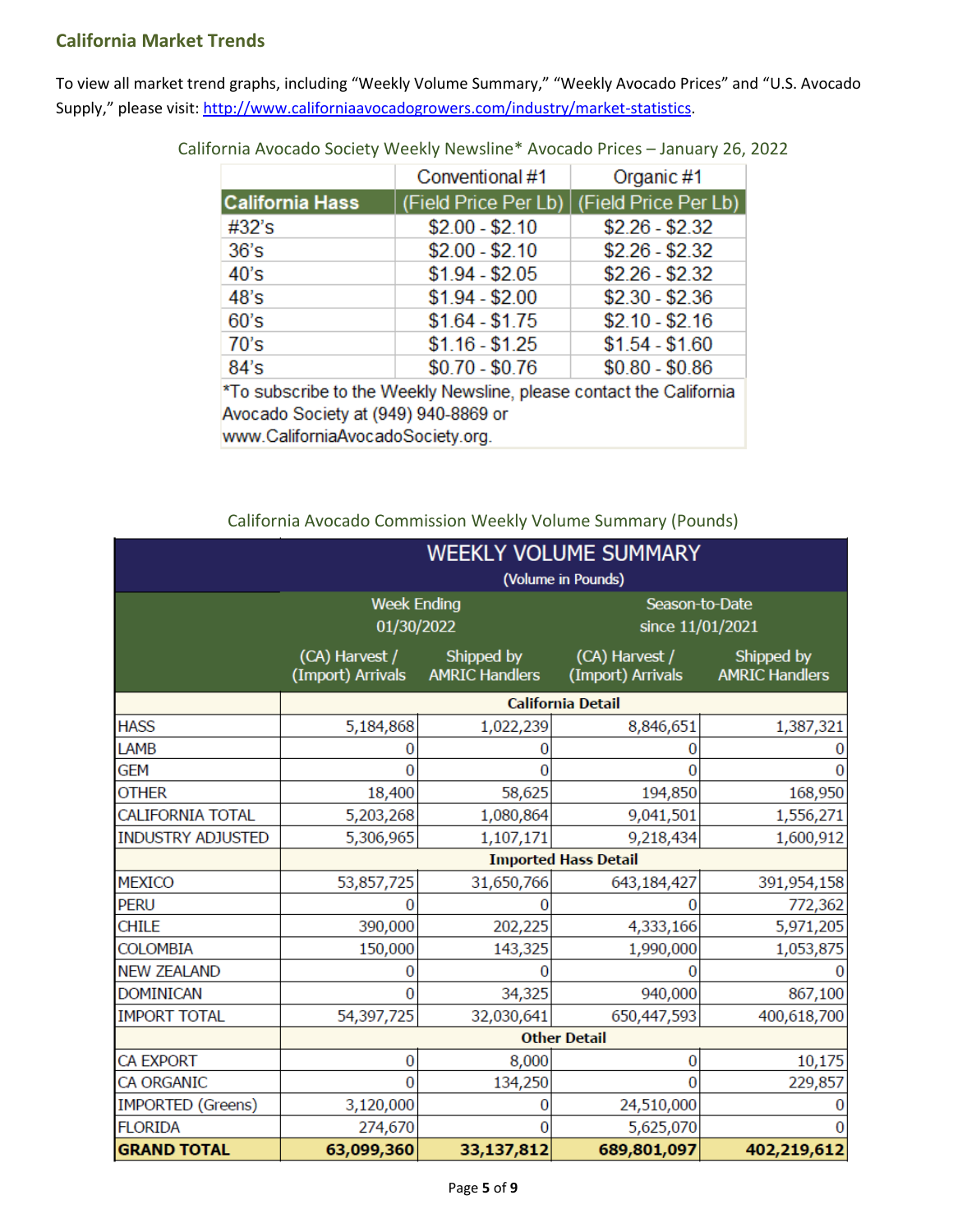# <span id="page-5-0"></span>**Crop Statistics**

As reported in the last issue of the GreenSheet, market conditions have been ideal to set the California harvest into motion, with this past week (1/30/22) seeing over 5 million pounds of fruit come to market. As seen in the chart below, harvest rates at this level weren't expected until the end of February, putting harvest actuals about a month ahead of schedule.



At this point in the season, actual harvest has exceeded December 2021 AMRIC Handler projections by over 8 million pounds. CAC will be watching the next few weeks of harvest closely to determine whether the start of the California season is indeed here, or if California growers begin to back off as inventory levels rise. Below are the current first quarter California harvest projections and year-to-date actual harvest volumes. The Commission will reevaluate the current harvest projections in February, with input from AMRIC handlers, taking into account the estimated volume of crop that will remain for March through the end of the year.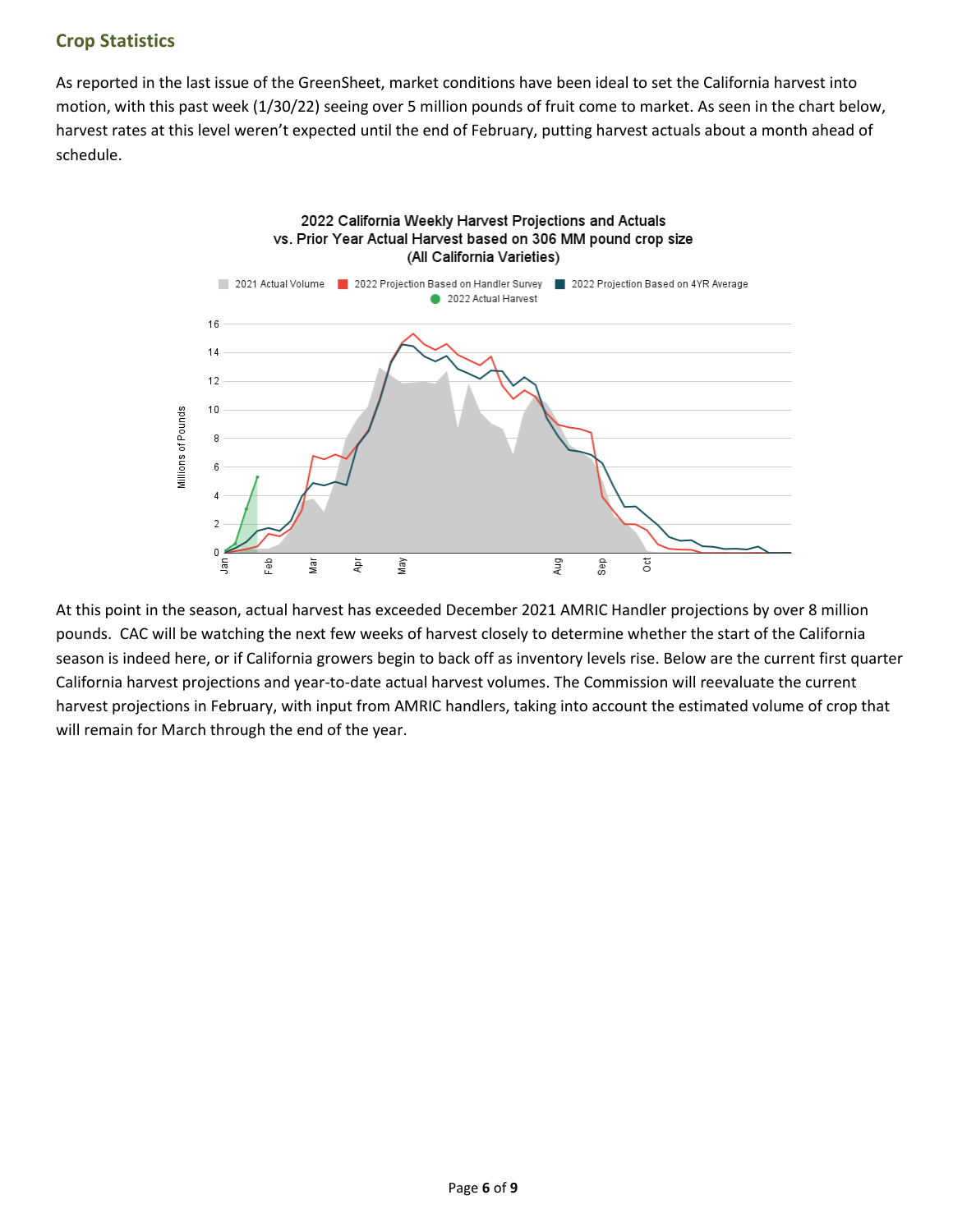| 2022 California Crop Weekly Harvest Statistics              |                                             |                                                          |                                                                   |  |  |  |
|-------------------------------------------------------------|---------------------------------------------|----------------------------------------------------------|-------------------------------------------------------------------|--|--|--|
| 4-Year Historical - AMRIC Handler Forecast - Actual Volumes |                                             |                                                          |                                                                   |  |  |  |
| <b>All Varieties</b>                                        |                                             |                                                          |                                                                   |  |  |  |
| <b>Week Ending</b>                                          | <b>4-Year Historical</b><br><b>Forecast</b> | <b>AMRIC Handler</b><br><b>Forecast</b><br>December 2021 | <b>Industry Adjusted</b><br><b>Actual Weekly</b><br><b>Volume</b> |  |  |  |
| 9-Jan                                                       | 22,900                                      | 9,400                                                    | 128,277                                                           |  |  |  |
| 16-Jan                                                      | 338,800                                     | 131,500                                                  | 650,532                                                           |  |  |  |
| $23 - Jan$                                                  | 773,600                                     | 265,300                                                  | 3,085,410                                                         |  |  |  |
| 30-Jan                                                      | 1,551,000                                   | 465,300                                                  | 5,306,965                                                         |  |  |  |
| 6-Feb                                                       | 1,751,200                                   | 1,343,100                                                |                                                                   |  |  |  |
| 13-Feb                                                      | 1,541,700                                   | 1,166,900                                                |                                                                   |  |  |  |
| 20-Feb                                                      | 2,249,100                                   | 1,694,300                                                |                                                                   |  |  |  |
| 27-Feb                                                      | 3,968,300                                   | 2,993,200                                                |                                                                   |  |  |  |
| 6-Mar                                                       | 4,892,500                                   | 6,787,300                                                |                                                                   |  |  |  |
| 13-Mar                                                      | 4,717,800                                   | 6,547,800                                                |                                                                   |  |  |  |
| 20-Mar                                                      | 4,975,800                                   | 6,885,500                                                |                                                                   |  |  |  |
| 27-Mar                                                      | 4,747,400                                   | 6,583,300                                                |                                                                   |  |  |  |
| 3-Apr                                                       | 7,514,200                                   | 7,578,500                                                |                                                                   |  |  |  |
| <b>1st QTR SubTotal</b>                                     | 39,044,300                                  | 42,451,400                                               | 9,171,184                                                         |  |  |  |
| 2nd QTR SubTotal                                            | 165,439,100                                 | 172,031,100                                              |                                                                   |  |  |  |
| 3rd QTR SubTotal                                            | 94,477,800                                  | 90,115,700                                               |                                                                   |  |  |  |
| 4th QTR SubTotal                                            | 7,038,800                                   | 1,401,800                                                |                                                                   |  |  |  |
| <b>Total</b>                                                | 306,000,000                                 | 306,000,000                                              | 9,171,184                                                         |  |  |  |

## <span id="page-6-0"></span>**Weather: 30-Day Outlook For California's Coastal & Valley Areas**

(Jan. 28 – March 1)

### **BASIC PATTERN:**

Large Scale Pattern –

- A. Last week of Jan: extremely dry for all of California. Warmer than normal conditions continue, with subtropical upper high pressure recurring in California during this final week.
- B. February: Three rainy periods are suggested for Feb: One around the 1-6, another about the 12-16, and another within about the 24-28 Feb. The rainy periods in Feb appear sufficient to produce near normal monthly totals of rain and snow in the Sierras and mountains of northern California. Southern California appears to remain warmer and drier than normal.
- C. March: March is colder than normal, but also wet. This suggests mostly minor but frequent frost/freeze events. Colder and wetter than normal in NW California coastal mountains. Colder than normal with seasonable precipitation amounts for N Sierra Nevada. Drier than normal is indicated for central and S California. Somewhat dry in most of California, but with chance for a little above normal precipitation in far N California coastal mountains N Mendocino Co north, and in northern Sierras, and Siskiyou's. Above normal frost risk in NW California (Mendocino/Sonoma/Napa Co's and near or above normal frost risk S Sacramento Valley and Central California. March 2022 appears dry in SOCAL.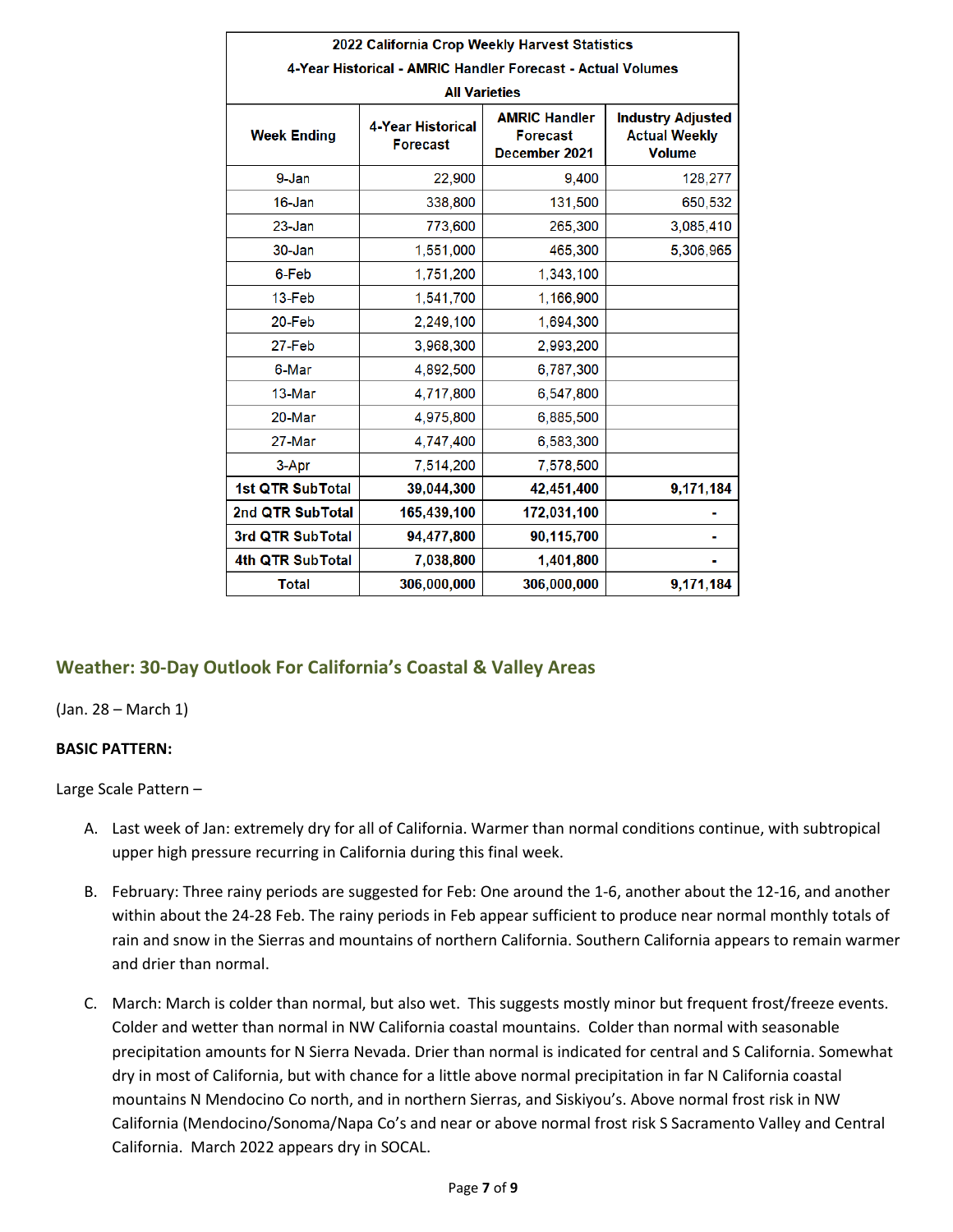- D. January's rainfall and snowfall were extremely low for a normally robust winter month. At the other extreme, we saw a wildfire in the Big Sur coastal mountains around 21 Jan, and conditions in Northern California and Sierra west slope were becoming conducive for wildfire activity, due to recurrent dry Santa Ana-type winds and almost one month of dry weather.
- E. Recurrent fronts, some with rains, from the North Pacific will tend to support about normal frost/freeze events for the late winter: Feb and early Mar, including SOCAL citrus and avocado regions. There will be plenty of input of moisture from weakening troughs that landfall into N and Central California. Cold airmasses will tend to be marine type rather than continental arctic, originating in the Yukon.

#### **FORECASTS FOR CALIFORNIA**

Precipitation Trend: The main dates of precipitation are: Feb 1-2, 3-6, 12-16, and 24-28.

#### **Forecast for Northern and Central California:**

NORCAL Rains: Feb 1-2, 3-6, 12-16, and 24-28.

CENTRAL CALIF Rains: Feb 2, 4-6, 13-16 and 27-28.

WARM SPELLS: Jan 28-31, Feb 9-11 and 19-23.

COLD SPELLS: Feb 1-6, 12-17 and 24-28.

FRONTS WITH RAINS: Feb 1, 3-4, 12, 24 and 28.

FROST AND FREEZE: Feb 7-10 and 17-20.

#### **Forecast for S California:**

SOCAL RAINS: Feb 3-5, 14-16 and 28.

SOCAL WARM SPELLS: Jan 28-Feb 1, 8-12, and 19-23.

SOCAL COOL OR COLD SPELLS: Feb 13-16 and 28.

FROST PERIODS: Feb 6, 15-16 and 22-24.

FRONTS WITH RAINS: Feb 4-5, 14, and 28.

**Sierra Nevada:** 

Dates of mountain rains and snows: Feb 2-6, 13-16 and 25-28.

----------

The listing of dates normally included for hot and cold spells, and precipitation are based on our CFSDaily and CFSDailyAI forecast products, and present expected trends in precipitation and temperature (CFSDailyAI) to 4km. Our system gives some consideration of terrain and coastal influence. We consider the CFSv2 as one of the better ways to represent basic weather down in the sub-monthly time scale beyond the 15 day GFS or monthly maps from CFSv2 or NMME.

----------

**Southern California Deserts Outlook for Jan 28-Feb 28, 2022:**